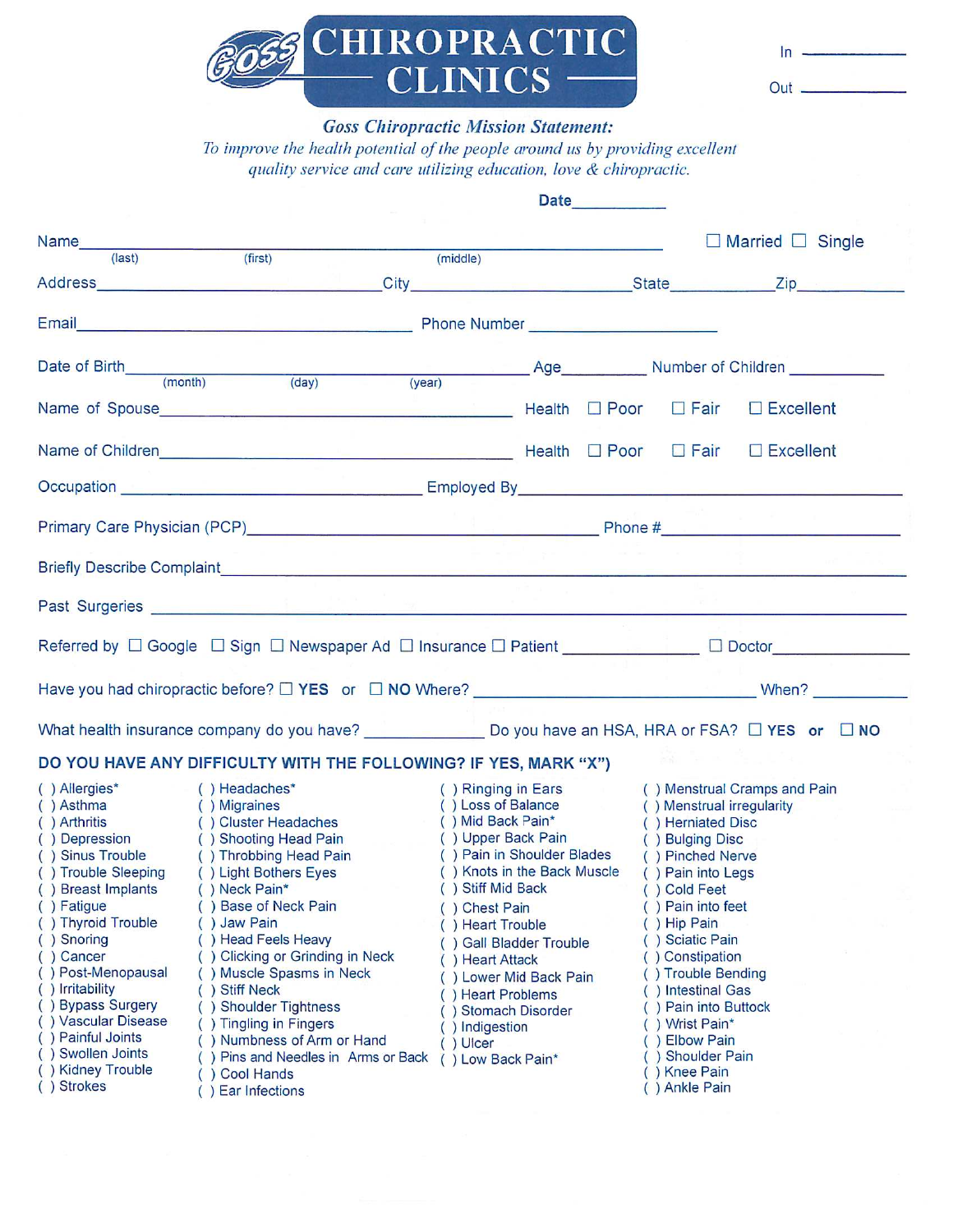

# No SHOW/ Cancellation Policy

## **MASSAGE THERAPY**

There will be a \$30 charge for all "No Show" massage therapy appointments as well as appointments that are not cancelled within 24 hours of their scheduled date/time.

The massage therapist travels on an "as needed" basis to provide this service to our clients by appointment only.

Please respect his time and set up costs.

| SIGNATURE (Patients Name) | Date                                                                            |  |  |
|---------------------------|---------------------------------------------------------------------------------|--|--|
| PRINT (Patients Name)     |                                                                                 |  |  |
| Witness Signature         | Date                                                                            |  |  |
|                           | William F. Goss, D.C., DACS                                                     |  |  |
|                           | Certified Diplomat Council on Applied Chiropractic Science<br>www.gosschiro.com |  |  |
|                           | 5600 Metropolitan Parkway                                                       |  |  |
|                           | Sterling Height, MI 48310                                                       |  |  |
|                           | TEL: 586-264-2100 · FAX: 586-264-1117                                           |  |  |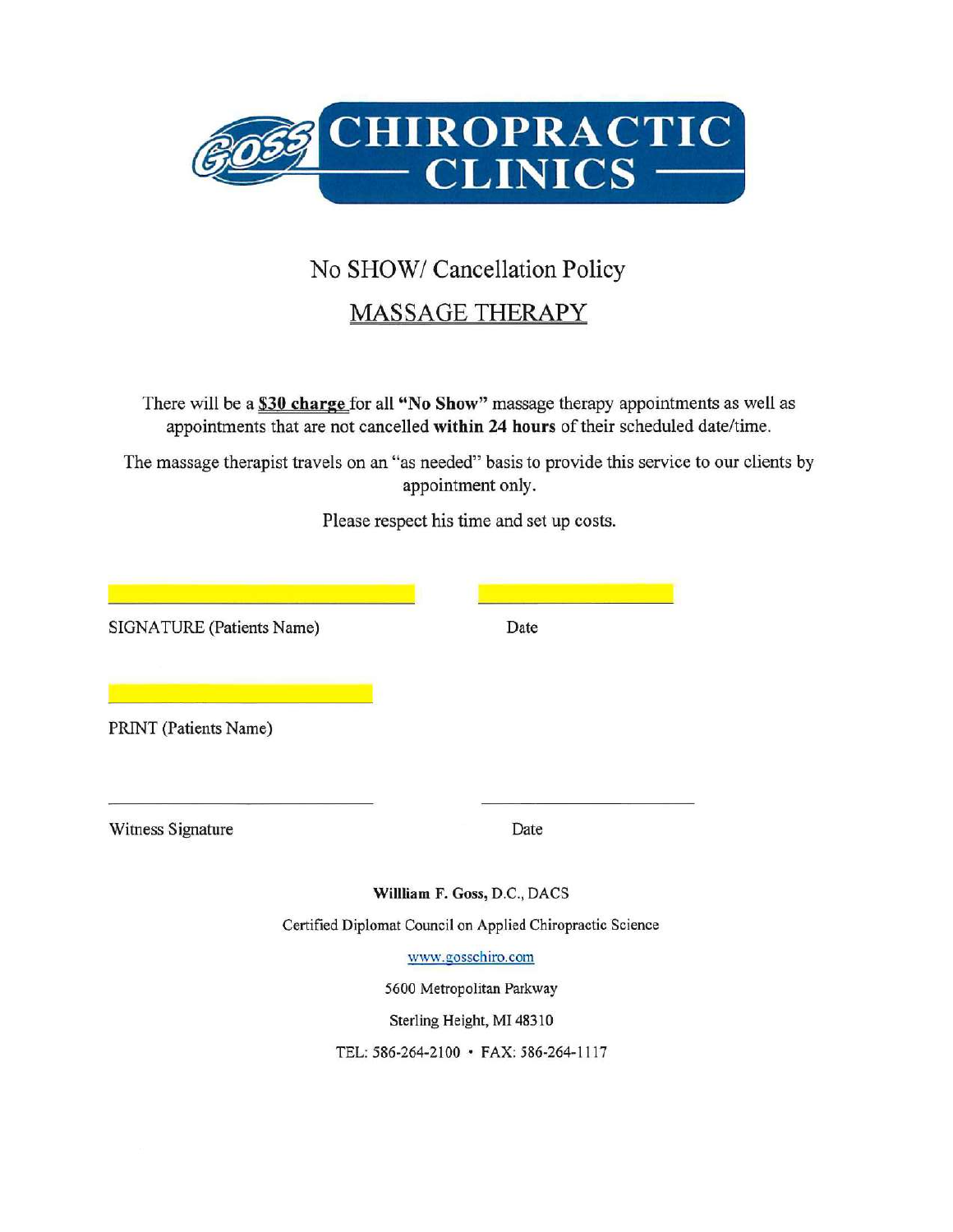

#### Notice of Privacy Practices for Protected Health Information

This notice describes how medical information about you may be used and disclosed, as well as how you can get access to this information. Please review it carefully.

We are required by law to maintain the privacy of your health. We are also required to provide you with this notice of our legal duties and our privacy practices with respect to your health information at any time. We must abide by the terms of this notice while it is in effect, but we reserve the right to change the terms of our privacy notices. If we make a change, it will apply to all of your health information in our files, and we will notify you in writing if/when you come in for treatment.

#### Uses and Disclosures:

Below are some examples of how we might use or disclose your health information either written or electronically.

- 1. We may have to disclose your health information to another health care provider, hospital, etc., if it is necessary to refer you to them for the diagnosis, assessment, or treatment of your health condition.
- 2. We may have to disclose your examination, treatment, and billing records to another party (i.e. your insurance company), if they are potentially responsible for the payment of your services.
- 3. We may need to use information in your file for quality control or administration purposes to run our practices.
- 4. We may use your name, address, phone number, and clinical records to contact you to provide appointment reminders, information about treatment alternatives, or other health related information that may be of interest to you (i.e. exam results, special promotions, referral information, etc.) 164.520(b)(1)(iii)(A). If you are not at home a message will either be left on your answering machine, left with a family member and/or mailed to your home.

You have the right to refuse to give us an authorization to contact you regarding your care at this office, or to limit uses and disclosure of your health information. If you do not give us an authorization, it will not affect the treatment we provide to you or the methods we use to obtain reimbursement for your care (including billing you by mail or collection proceedings). You cannot refuse to receive monthly statements or billings, nor can you limit the access to your insurance company if they are responsible for payment. You may inspect or copy the information that we use to contact you regarding your care at any time.

#### Permitted Uses and Disclosures Without Your Consent or Authorization:

Under federal law, we are also permitted and required to use or disclose your health information without your consent or authorization in the following circumstances:

- 1. We are providing health care services to you based on the orders (referral) of another health care provider.
- 2. We provide health care services to you in an emergency and we are unable to obtain your consent after attempting to do so.
- 3. If there are substantial barriers to communicating with you, but in our professional judgment we believe that you intend for us to provide care.

#### Your Right to Limit Uses and/or Disclosures:

You have the right to request that we do not disclose your health information to specific individuals, companies, or organizations. Any restriction should be requested in writing. We are not required to honor these requests. However, if we agree with your restrictions, the restriction is binding on us.

#### Revoking Your Authorization:

You may revoke your authorization to us at any time in writing. There are two (2) circumstances under which we will not be able to honor your revocation request: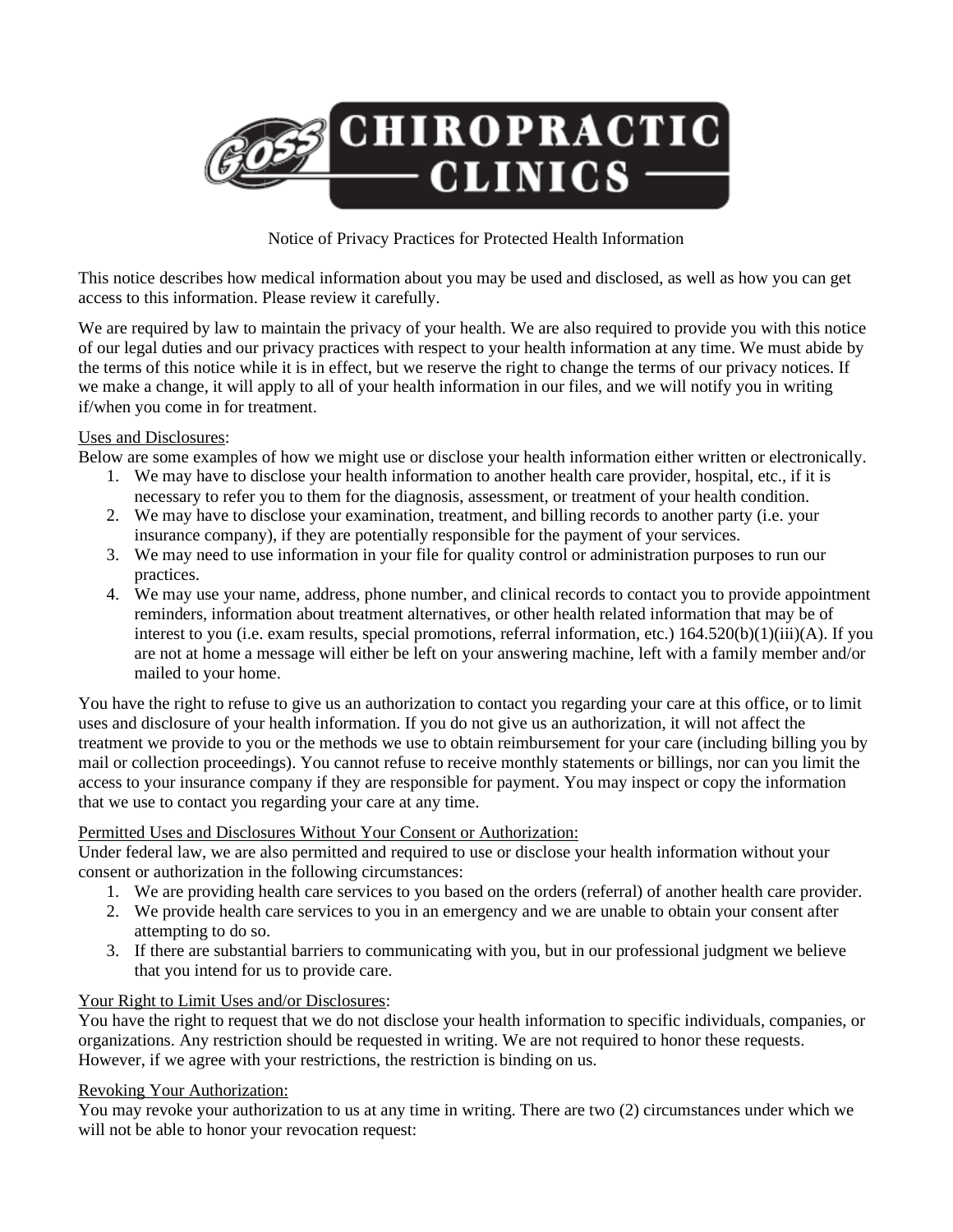- 1. If we have already released your health information before we receive your request to revoke your authorization.  $164.508(b)(5)(I)$
- 2. If you were required to give your authorization as a condition of obtaining insurance, the insurance company may have a right to your health information if they decide to contest any of your claims.

#### Confidential Communication:

We will attempt to accommodate any reasonable written request regarding how/where (i.e. mailing address or contact number) you would like to receive information about your health or the services that we provide.

#### Amending Your Health Information:

You have the right to request that we amend your health information for seven (7) years from the date that the record was created or as long as the information remains in our files. We require a written request to amend your records that includes a valid reason to support the change. We have the right to refuse your request.

#### Inspecting/Coping Your Health Information:

You have the right to inspect the health information contained in your files while in our office and/or have a copy made for you. The health information is available up to seven (7) years from the date that the record was created or as long as the information remains in our files. Your request must be in writing to inspect the records and/or have them copied. An appointment will be set up within thirty (30) days of your written request for you to inspect your records in our office. Requested copies of your records will be available within six (6) business days of the written request and there will be a charge based on the amount of pages copied. Copies can be made of your x-rays for a charge of \$6.00 for each disc. The original film is the property of this office because we are required by law to keep it in out records. Original films can only be released on referral to another physician.

#### Re-Disclosure:

We cannot control the actions of others whom we have released your information for treatment. Information that we disclose may be subject to re-disclose by these individuals by these individuals/facilities and may no longer be protected by the federal privacy rules.

#### Accounting of Disclosures of Your Records:

You have the right to request an accounting of any disclosures (not listed below) made of your health information for six (6) years prior to the date of your request. The request must be in writing. The accounting will exclude the following disclosers:

- 1. Those required for your treatment, to obtain payment for services, to run our practice, and/or made to you.
- 2. Those necessary to maintain a directory of the individuals in our facility or to individuals involved with vour care.
- 3. Those requested for national security, intelligence purposes, or law enforcement officers.
- 4. Those that were made prior to the effective date of the HIPAA privacy law (April 14, 2003).

#### Complaints:

You may complain to us or to the Secretary for Health and Human Services if you feel that we have violated your privacy rights. We respect your right to file a complaint and will not take any action against you if you file a complaint. Written correspondence should be addressed to:

| Secretary for Health & Human Services |
|---------------------------------------|
| 200 Independence Ave. S.W.            |
| Room 509F, HHH Building               |
| Washington, D.C. 20201                |
|                                       |

This notice is effective as of  $\blacksquare$  This notice will expire six (6) years after the date upon which the record was created. By signing below, I acknowledge that I understand and agree to the information stated above. I also acknowledge that I was given the opportunity to read all the information and ask questions.

| Signature:<br>$\Box$ Adult Patient $\Box$ Parent or legal guardian $\Box$ Spouse | Date:                    |
|----------------------------------------------------------------------------------|--------------------------|
| Printed Name:                                                                    | Relationship to Patient: |